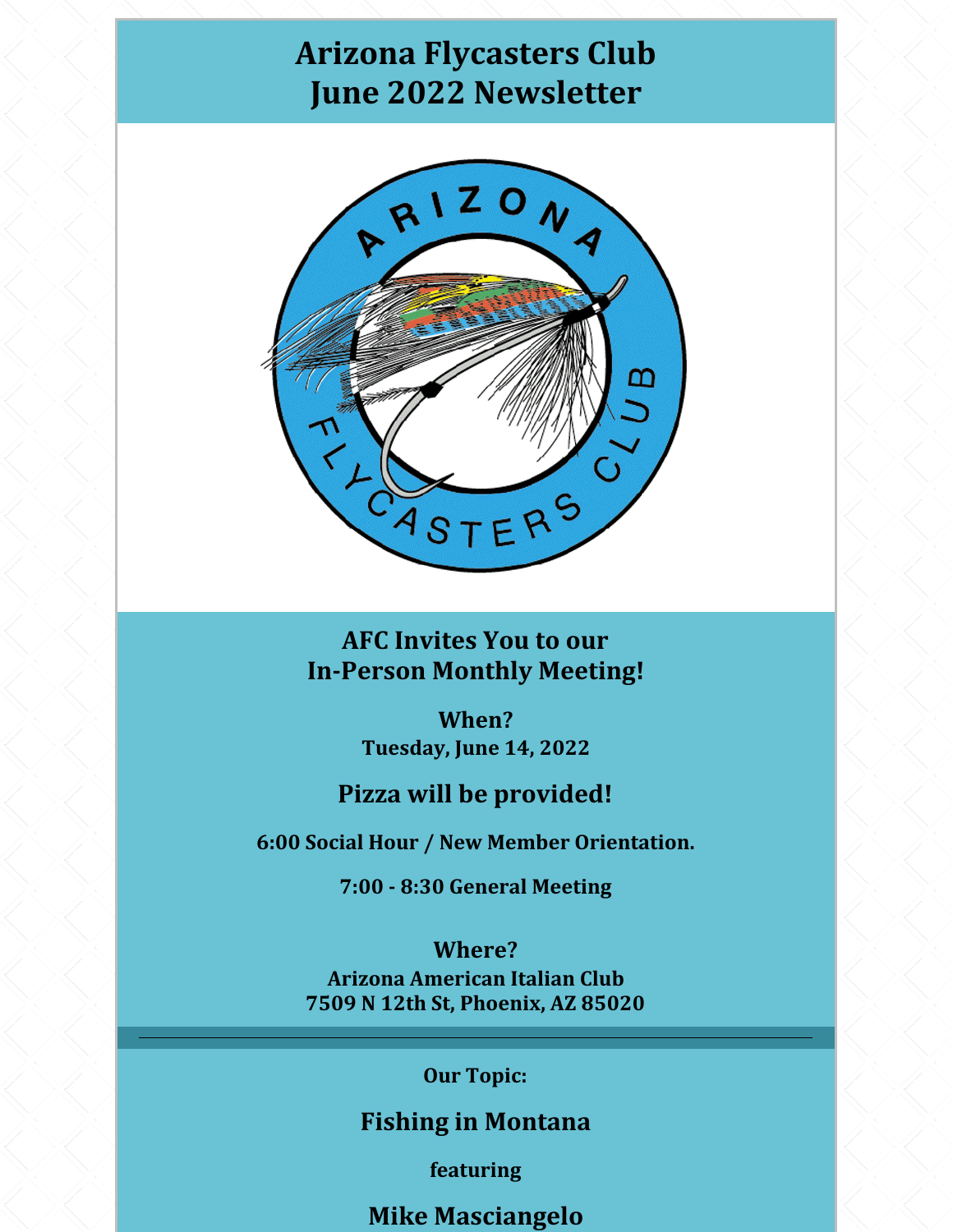#### **Owner, M&M Trout Adventures**

#### My Background

I was invited on a trip to Montana 10 years ago and fell in love with the people, the landscape and the fishing. I want everyone to experience what I have.

#### How I Got Started

I have the true explorer spirit; I am always wondering what is around the next corner. What is on the next stretch of river. Montana has endless opportunities. So when I introduced my family to it, and I took some friends on a trip that I did all the planning, M&M Trout Adventures was born. I want all people to experience what I experienced on my first trip, and all subsequent trips to Montana

#### Top Destinations

I have fished in some of the Western United States best destinations: The Green River, The San Juan, Lee's Ferry, The Madison, Yellowstone National Park, The Gallatin, Henry's Fork of the Snake. and the Flathead. However, I just can't help it, Missoula holds my heart.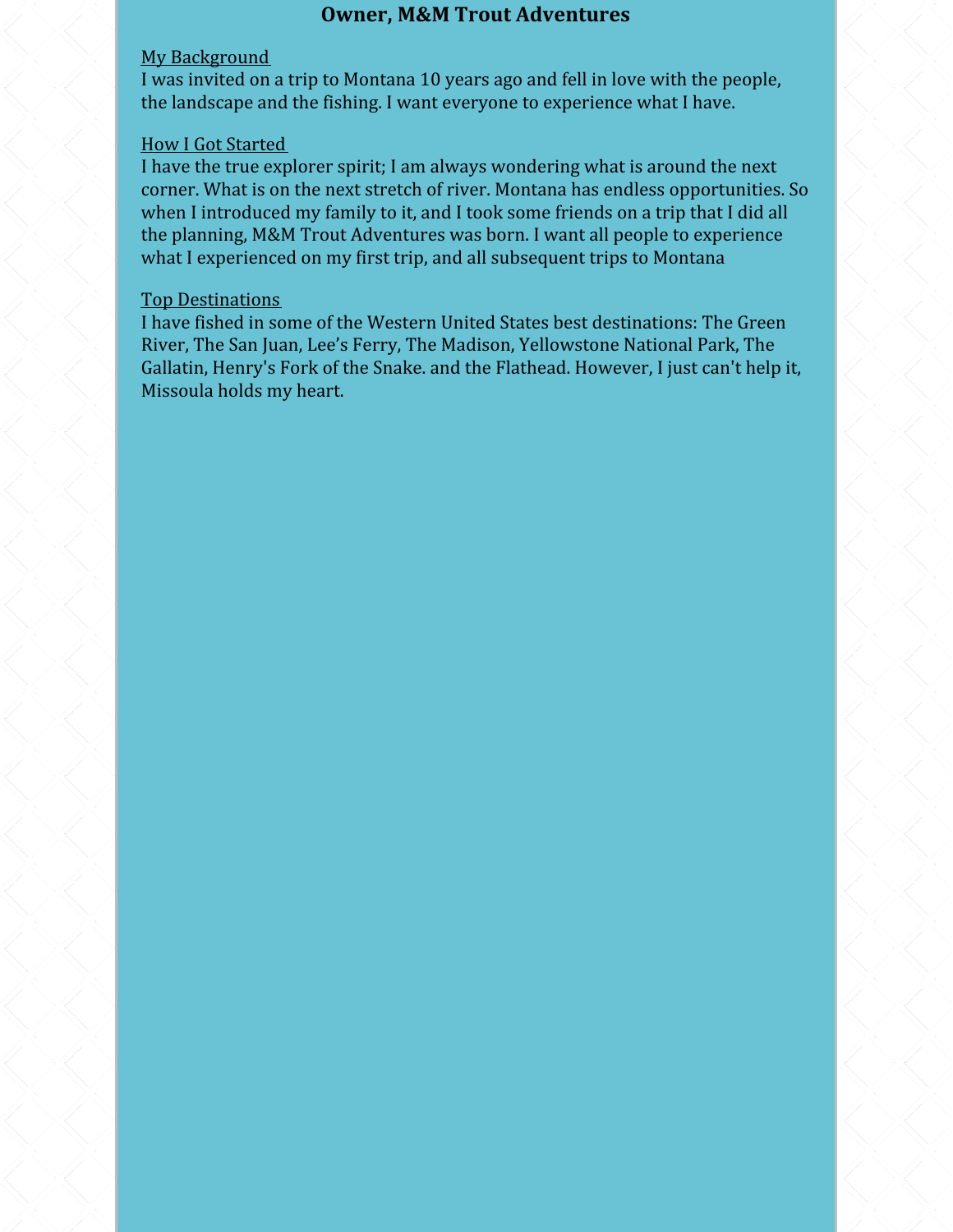

**Congratulations to**

# **Craig Mernitz**

**2022 AFC Member of the Year!**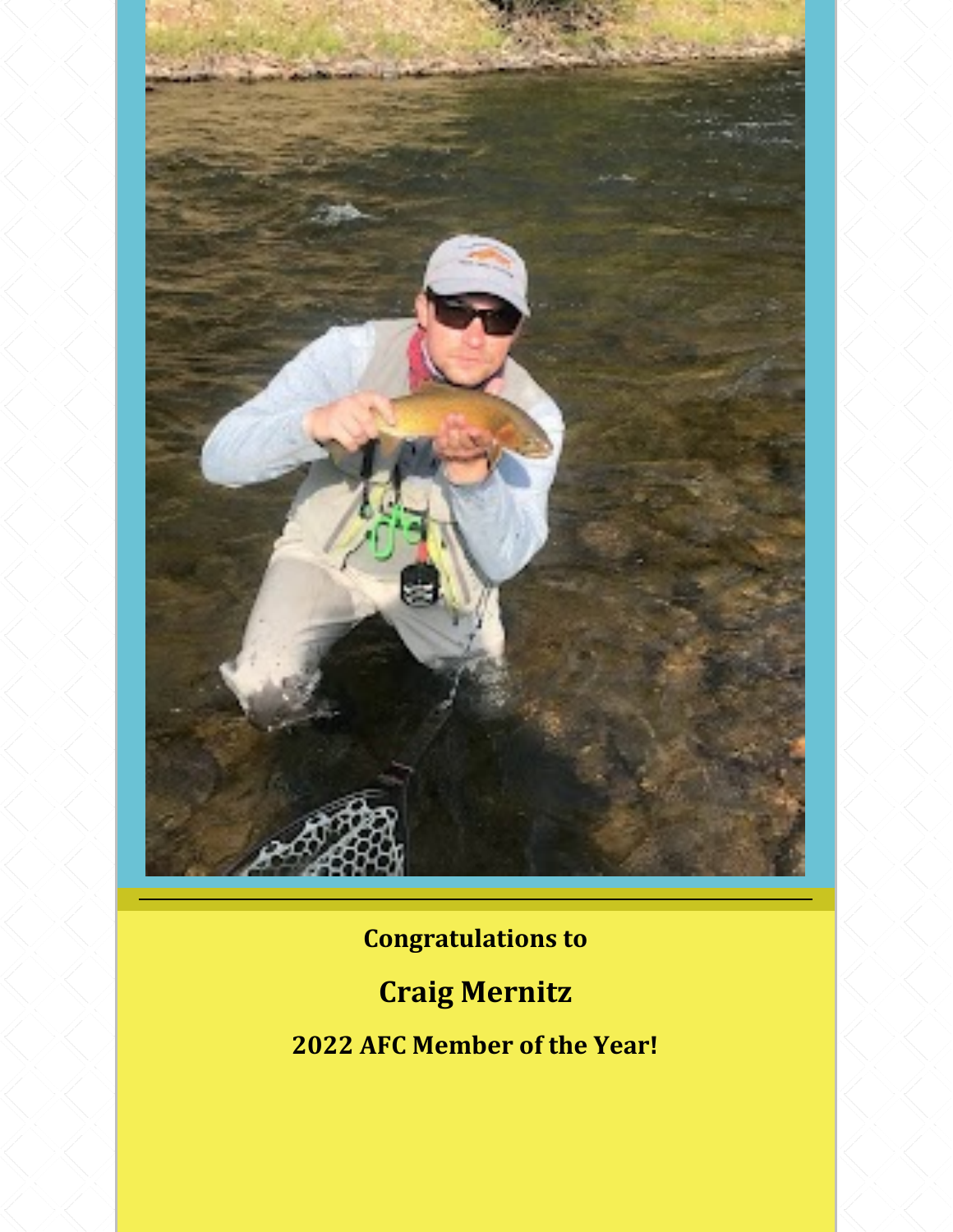

### **Craig Mernitz**

Craig's outstanding service and commitment to our club includes:

- Being an active Club member since approximately 2004.
- Outstanding attendance and participation at AFC general meetings, education classes, outings and the annual banquet.
- Simultaneously serving as Programs Chairperson and Fundraising Chairperson.
- As Programs Chairperson, initiating and scheduling our monthly general meeting speakers and programs.
- Running our popular and financially successful Fundraising Raffle Board where members buy "squares" in hopes of winning a flyrod or other fishing gear.
- Instituting a financially successful online fundraising "Rally Up" raffle.
- Building a great rapport with vendors such as Orvis and the AZ Flyshop.
- Being an active member of the annual banquet committee since 2018. In that regard, he has taken over the large task of organizing and operating the Silent Auction. Under his leadership, the Silent Auction has raised as much money as the general bucket ticket raffle. A significant contribution.
- Craig exhibits the character of a great club member and is always looking for ways to improve the club.

**From the Desk of Tom Knight, AFC Outings Chairperson**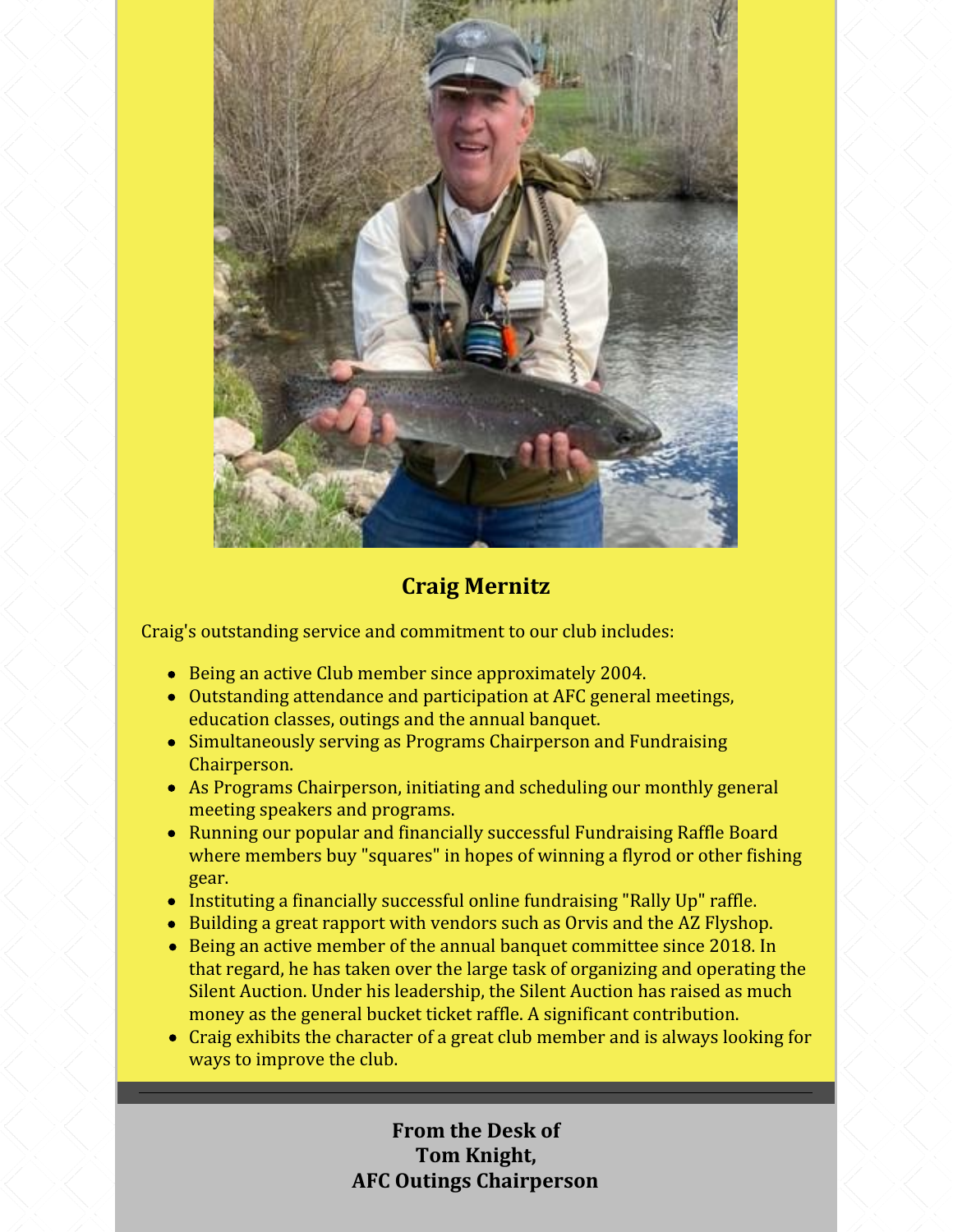Greetings,

Valley temperatures are now 100 degrees plus.

It's time to travel to the Arizona high country, take in some cool mountain air, and catch some fish!

We have scheduled three nice lake outings. All three of these offer great shore fishing as well as boating or float tubing. And as always experienced fly fishers are available to coach those new to the sport.

- **Benny Creek Group** campground, near Greer, has been reserved for July 8 thru July 10. There are 6 spots available at \$30 each for both nights. Please register on the AFC website. If you act immediately there may be rooms for rent in Greer or nearby Springerville/Eager. This is a great opportunity to fish the Greer Lakes, the Little Colorado River, and surrounding area either from shore, float tube or boat.
- **Whitehorse Lake**, south of Williams, AZ., has been scheduled for August 12 thru 14. You are on your own for reservations. Go to "Recreation.gov". Your favorite AFC Outings Chairperson has reserved site 061, and they are going fast. This area is known for it's easy access to the boat ramp and close proximity to the dam where the crappie likes to hang out. This is a great spot for the family. Also, J D Dam is close by in the event you seek a more challenging environment and the occasional brown trout. And it is within commuting distance of Williams, but you had better make your reservations quickly.
- **Luna Lake** group campsite "C" has been reserved for September 9 thru 11. Located just north of Alpine, AZ., there are 20 spots available at \$30 each for both nights. Please register on the AFC website. A very knowledgeable local trout fly fisher is being recruited to provide excellent inside information about how to catch fish on Luna Lake. It's worth the trip just to attend the lecture.

# **Rally Up!**

## **Everything But the Net!**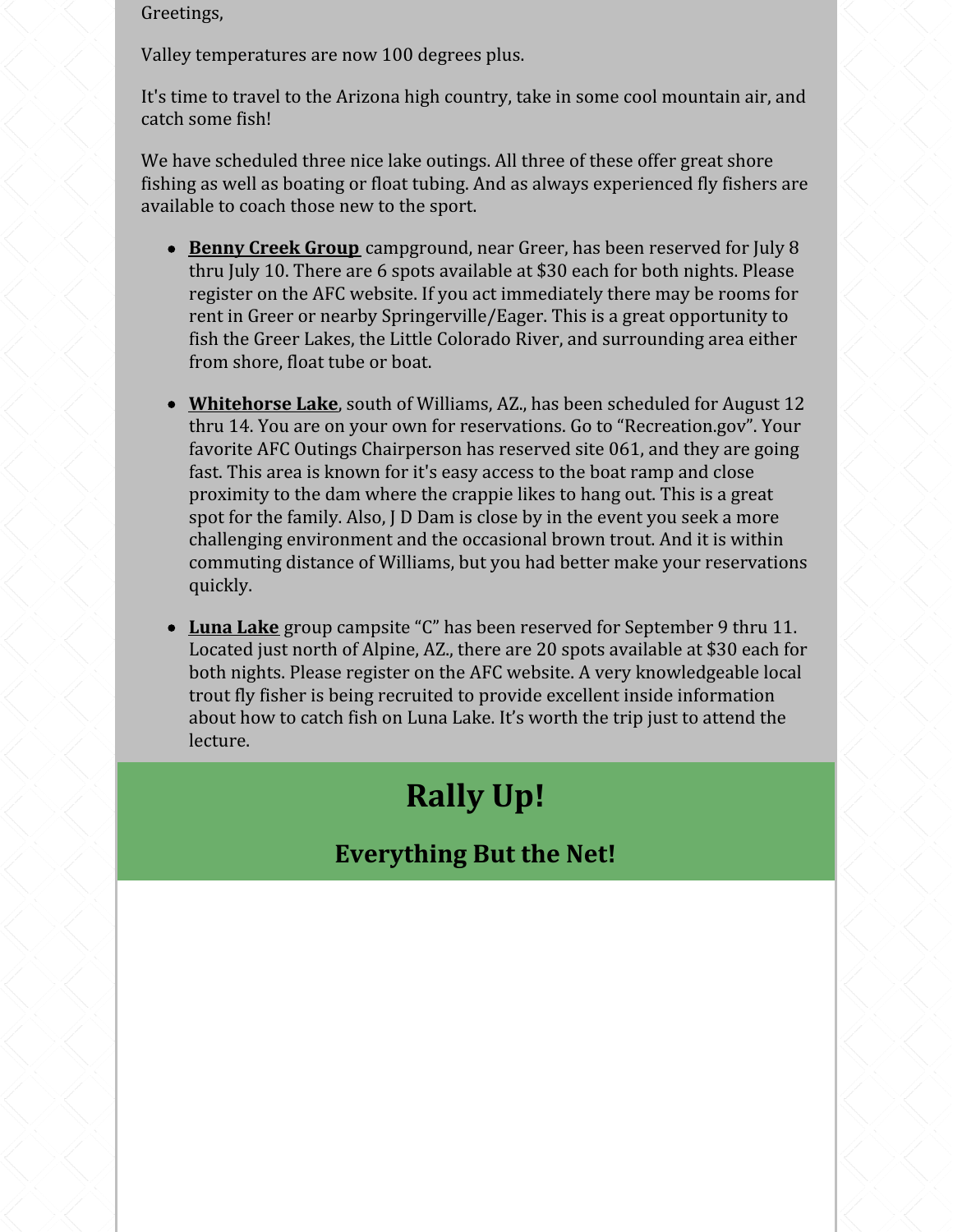

**\*TFO Rod & Reel 8/9 wt 4pc 9' Complete Line Kit with Case.** *Value: \$300*

**\*Simms Hip Pack Loaded with 5 Dozen Flies - 3 Fly Boxes.** *Value - Pack: \$150. Value - Flies: \$200.*

> **\*Dr. Slick Tool Necklace** *Value \$100.*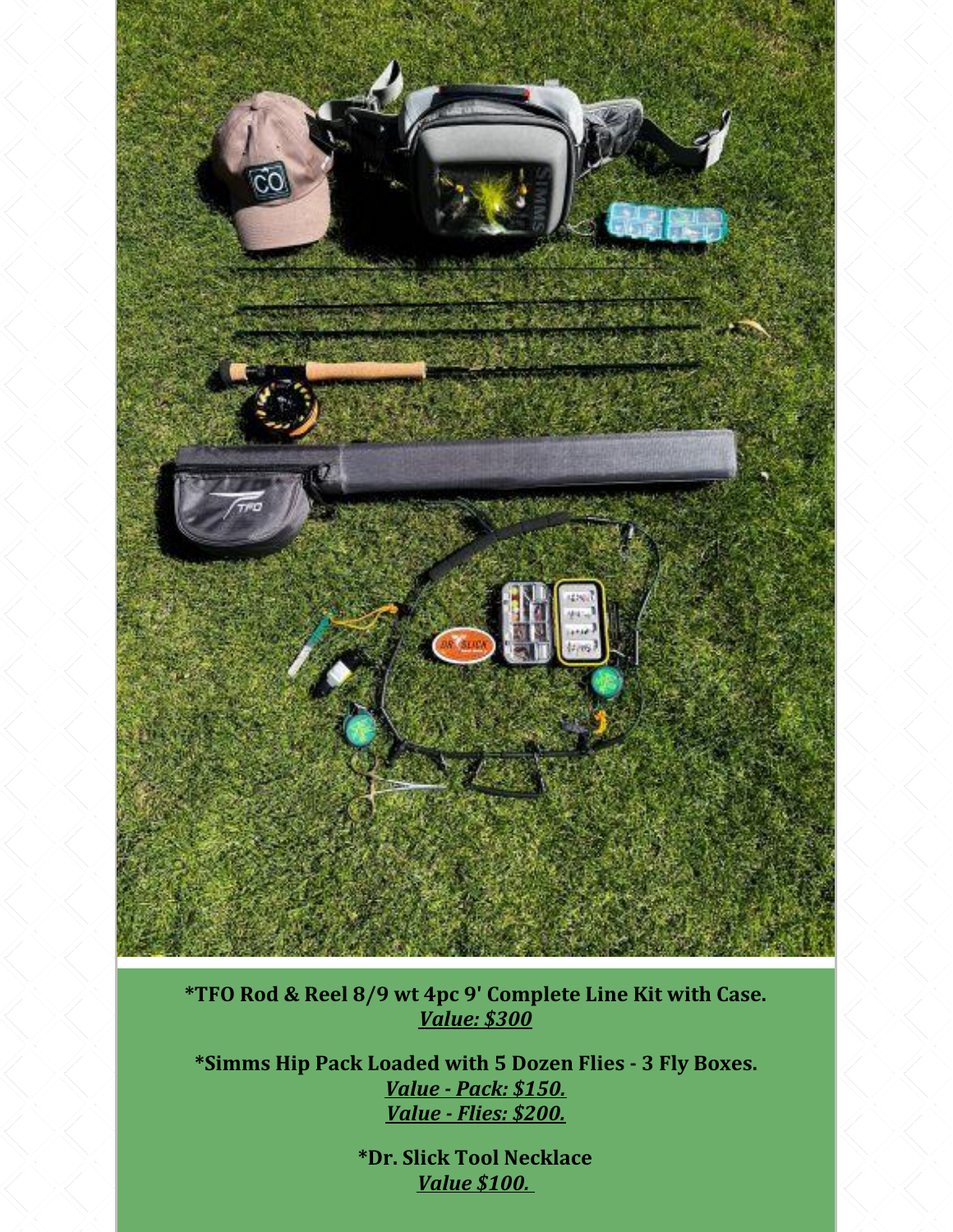### **Total Package Value:** *\$750.00*

**Click Below to Buy Your Entries!**

**You Could Be the Next Winner!**

## **[Rally](https://go.rallyup.com/everything-but-net/Campaign/Details) Up**

**The Chick Scott & Dario Travaini Memorial Scholarship Northern Arizona University 2022 Awards**

#### **MEGAN MOILANEN**

This past summer, Megan had a Fisheries Internship in the White Mountains with the Arizona Game and Fish Department.

During this internship, she worked on conservation efforts for the Apache Trout. Her efforts were related to protecting the Apache Trout from invasive species such as Brown Trout and Brook Trout.

She also spent time on efforts to improve angling conditions in lakes and streams in the area.

She intends to take as many relevant courses as possible to pursue a Wildlife Management degree.

With this scholarship, she feels more secure in finishing her last year at NAU, allowing her to be well prepared to enter the world of conservation biology and fisheries.

#### **ALYSSA HAZELIP**

Alyssa will be graduating from NAU in 2023 and plans to enter the field of veterinary medicine.

She has a passion for all animals which range from small aquatic organisms and large ocean life species with a goal of healthy and clean habitats.

Her studies have focused on zoology, wildlife conservation, and environmental methods for remediation.

She has also studied proteins that impact the health of aquatic plants which supply the food chain, the quality of water, and overall available resources.

She hopes her research will aid the university in its approach of aquatic management.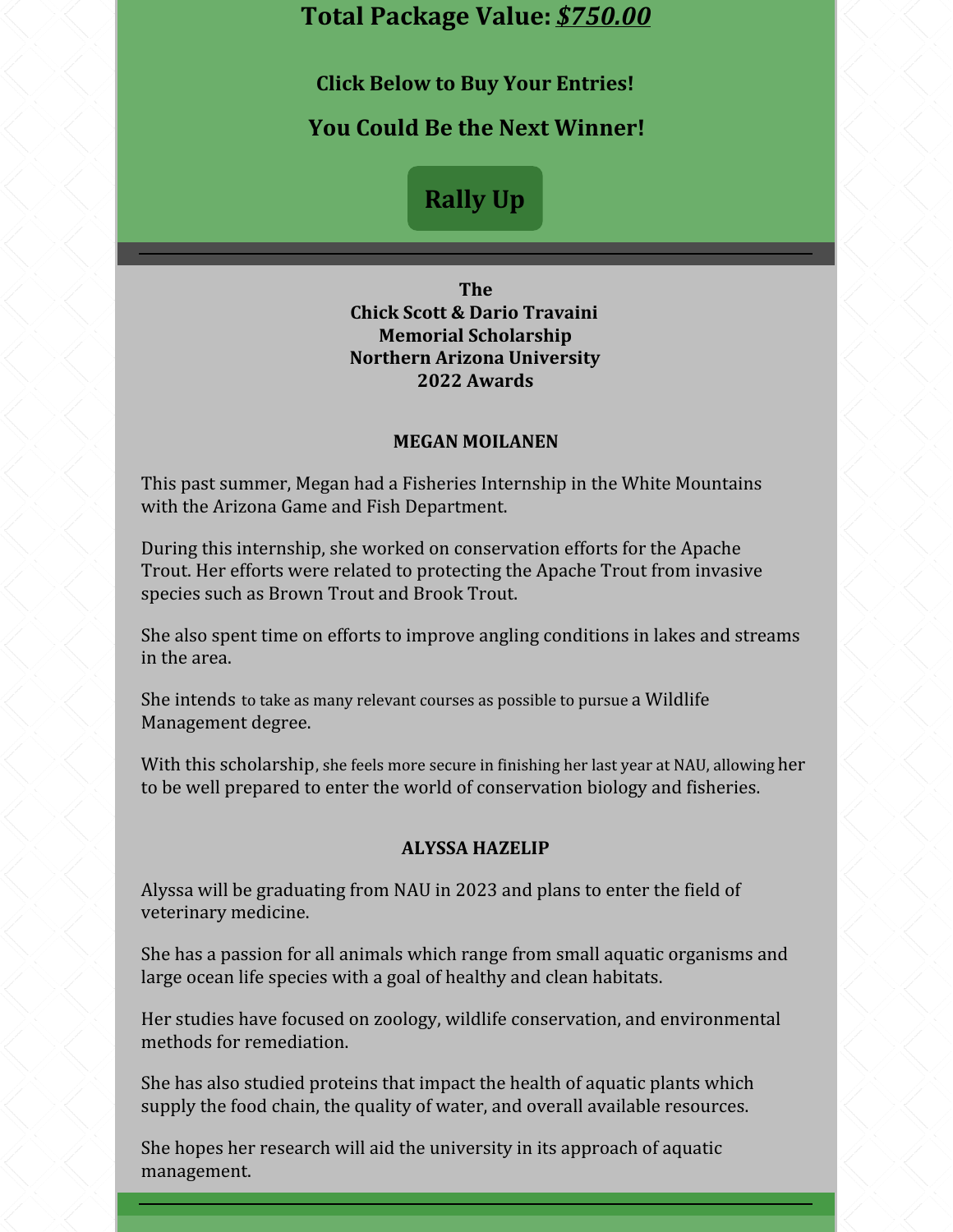## **AZ Flyshop**

### **1st Anniversary Event**

**AFC held a booth and raffled off a Cabela's 6wt rod with reel and fly line.**

### **Our successful winner was Drew Brockhuff.**



**And Finally, AFC Wants You!**